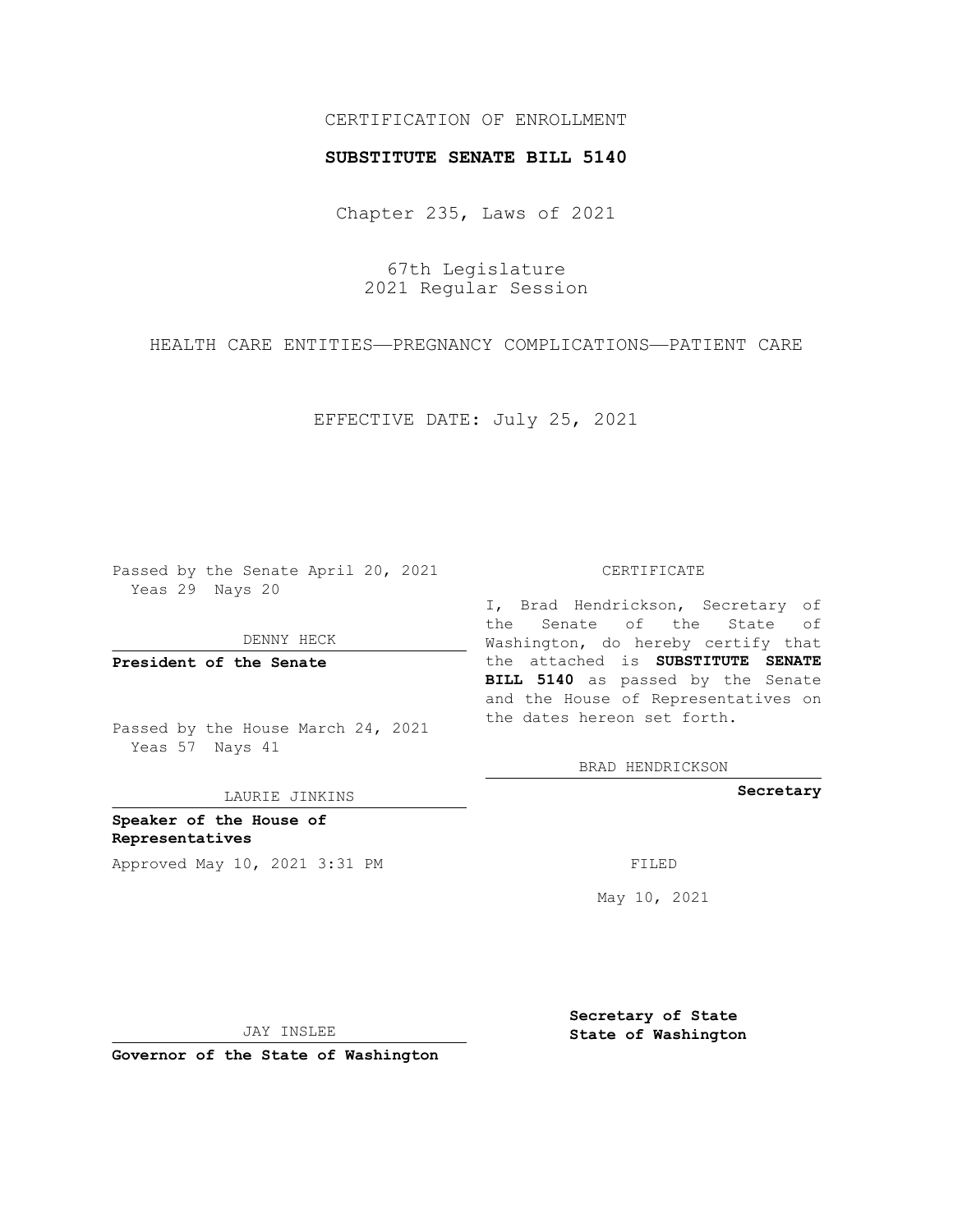## **SUBSTITUTE SENATE BILL 5140**

AS AMENDED BY THE HOUSE

Passed Legislature - 2021 Regular Session

# **State of Washington 67th Legislature 2021 Regular Session**

**By** Senate Health & Long Term Care (originally sponsored by Senators Kuderer, Frockt, Conway, Das, Dhingra, Hasegawa, Hunt, Lovelett, Randall, Saldaña, Stanford, Wellman, and Wilson, C.)

READ FIRST TIME 02/02/21.

1 AN ACT Relating to protecting pregnancy and miscarriage-related 2 patient care; adding a new section to chapter 43.70 RCW; adding a new 3 chapter to Title 70 RCW; and creating a new section.

4 BE IT ENACTED BY THE LEGISLATURE OF THE STATE OF WASHINGTON:

5 NEW SECTION. **Sec. 1.** The definitions in this section apply 6 throughout this chapter unless the context clearly requires 7 otherwise.

8 (1) "Department" means the department of health.

9 (2) "Health care entity" means an entity that supervises, 10 controls, grants privileges to, directs the practice of, or directly 11 or indirectly restricts the practice of, a health care provider.

12 (3) "Health care provider" has the same meaning as in RCW 13 70.02.010.

 NEW SECTION. **Sec. 2.** (1) Except as provided in subsection (2) of this section, if a health care provider is acting in good faith, within the provider's scope of practice, education, training, and 17 experience and within the accepted standard of care, a health care entity may not prohibit the health care provider from providing health care services related to complications of pregnancy, including but not limited to health services related to miscarriage management

p. 1 SSB 5140.SL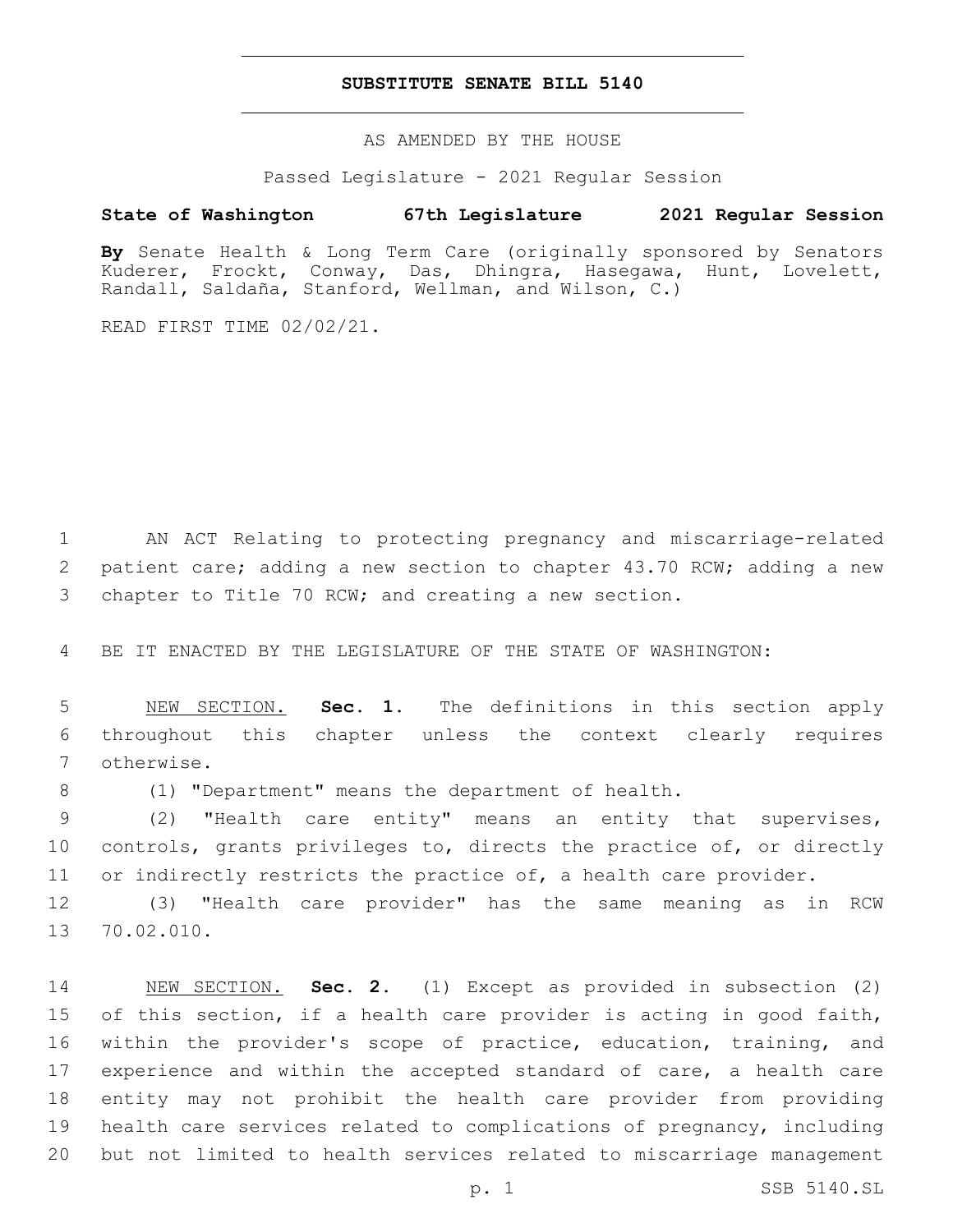and treatment for ectopic pregnancies, in cases in which failure to provide the service would violate the accepted standard of care or when the patient presents a medical condition manifesting itself by acute symptoms of sufficient severity such that the absence of medical attention could reasonably be expected to pose a risk:

(a) To the patient's life; or6

 (b) Of irreversible complications or impairment to the patient's 8 bodily functions or any bodily organ or part.

 (2) Nothing in this section prohibits a health care entity from limiting a health care provider's practice for purposes of:

 (a) Complying with the network or utilization review requirements of any program or entity authorized by state or federal law to provide insurance coverage for health care services to enrollees; or (b) Quality control and patient safety, including when quality

 control or patient safety issues are identified pursuant to peer 16 review.

 (3) A health care entity may not discharge, demote, suspend, discipline, or otherwise discriminate against a health care provider for providing services in compliance with this section.

 NEW SECTION. **Sec. 3.** A patient, a health care provider, or an individual, who is aggrieved by a violation of section 2 of this act, may bring a civil action against a health care entity to enjoin further violations, to recover damages, or both. The prevailing party in such action may in the discretion of the court recover costs of litigation and reasonable attorneys' fees.

 NEW SECTION. **Sec. 4.** Beginning March 1, 2022, a health care entity shall provide the information prepared by the department under 28 section 5 of this act at the time of hiring, contracting with, or privileging health care providers and staff, and on a yearly basis thereafter.

 NEW SECTION. **Sec. 5.** A new section is added to chapter 43.70 32 RCW to read as follows:

 By December 31, 2021, the department shall design, prepare, and make available online, written materials to clearly inform health 35 care providers and staff of the provisions of, and authority to act under, chapter 70.--- RCW (the new chapter created in section 7 of 37 this act).